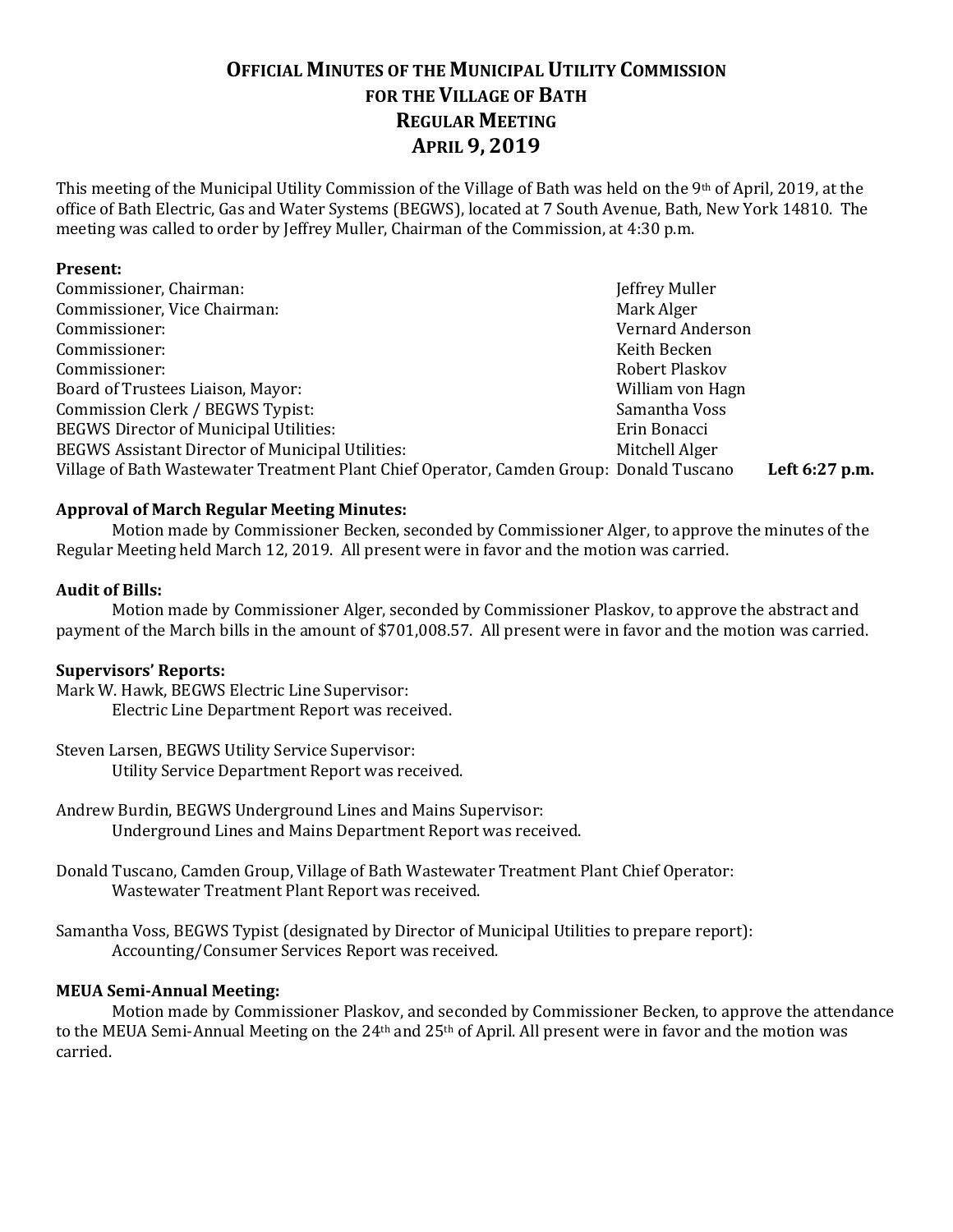# **RESOLUTION**

# Please use this form to designate a delegate from within your municipal to represent your municipal.

| At a regular meeting of the Municipal Utility Commission of the City/Town/Village of                                                                                                                                                                          |
|---------------------------------------------------------------------------------------------------------------------------------------------------------------------------------------------------------------------------------------------------------------|
| Bath , New York, held on April 9, 2019, the following resolution was adopted:                                                                                                                                                                                 |
| Moved by Commissioner Plaskov seconded by Commissioner Alger                                                                                                                                                                                                  |
| WHEREAS, the Municipal Utility Commission of the City/Town/Village of __ Bath                                                                                                                                                                                 |
| New York, is a municipal member of the Municipal Electric Utilities Association of New York State, and                                                                                                                                                        |
| WHEREAS, the Semi-Annual Meeting of the Municipal Electric Utilities Association of New York State has<br>been called on April 24, and April 25, 2019 to be held at the Embassy Suites by Hilton Destiny USA,<br>311 Hiawatha Blvd W, Syracuse, NY 13204 and, |
| WHEREAS, in accordance with the bylaws of the Municipal Electric Utilities Association of New York State,<br>each municipal member may cast one vote on each transaction properly brought before this meeting,                                                |
| NOW THEREFORE BE IT RESOLVED, that Frin B. Bonacci be and is hereby designated                                                                                                                                                                                |
|                                                                                                                                                                                                                                                               |
| On roll call: Affirmative: $\overline{X}$ Negative:                                                                                                                                                                                                           |
| I certify that this resolution was adopted by the Municipal Utility Commission of the City/Town/Village of<br>Bath<br>New York on the $\overline{9}$ day of April , 2019.                                                                                     |
| Signature                                                                                                                                                                                                                                                     |
| Stately Commission Clerk.<br>Title                                                                                                                                                                                                                            |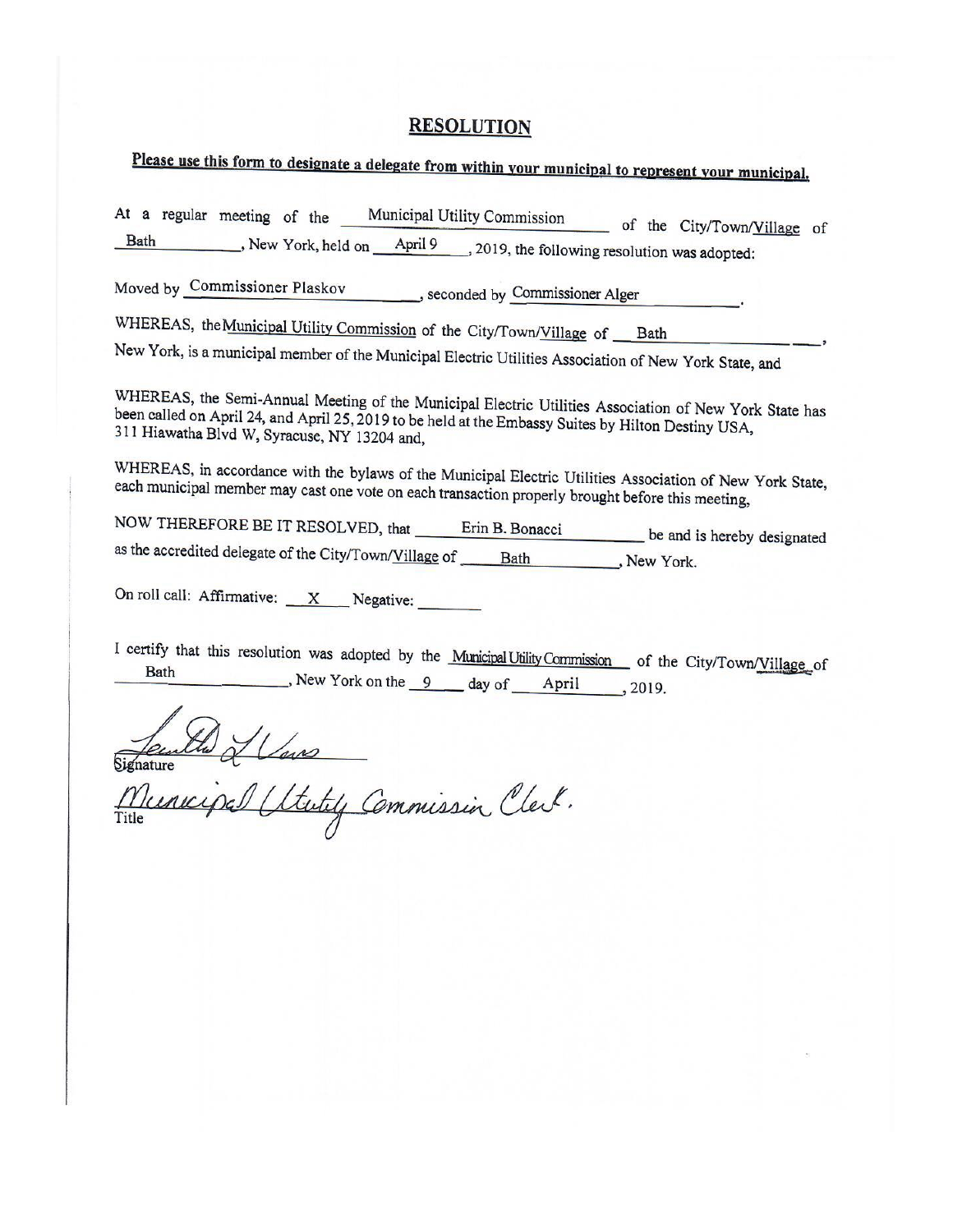#### **Cleaning of Well #6:**

Motion made by Commissioner Alger, and seconded by Commissioner Plaskov, to retain Moody's for the cleaning and inspection of Well #6 for a fee not-to-exceed of \$15,000. All present were in favor and the motion was carried.

#### **The following individuals left the Regular Meeting at 5:26 p.m.**

- **William von Hagn**

#### **The following individuals returned to the Regular Meeting at 5:35 p.m.**

- **William von Hagn**

#### **Purchase of Backhoe:**

Motion made by Commissioner Plaskov, and seconded by Commissioner Alger, to purchase the used backhoe from the Village of Bath for an amount not-to-exceed \$80,000. All present were in favor and the motion was carried.

#### **Backhoe Warranty:**

Motion made by Commissioner Alger, and seconded by Commissioner Plaskov, to purchase an additional extra year warranty for the purchased backhoe from the appropriate party for a fee not-to-exceed \$2,000. All present were in favor and motion was carried.

#### **Maintenance Person Position:**

Motion made by Commissioner Plaskov, and seconded by Commissioner Alger, to advertise for Maintenance Person Position. All present were in favor and the motion was carried.

#### **Summer Help Position:**

Motion made by Commissioner Plaskov, and seconded by Commissioner Alger, to advertise for one Summer Help Position. All present were in favor and the motion was carried.

#### **Excelsior College**

Motion made by Commissioner Alger, and seconded by Commissioner Becken, to execute an agreement with Excelsior College for Aaron Soles' internship as well as entering into an agreement with Aaron Soles for the internship pending legal review. All present were in favor and the motion was carried.

#### **Adjourn Regular Meeting/Executive Session:**

Motion made by Commissioner Anderson, seconded by Commissioner Alger, to enter into Executive Session at 6:15 p.m. for the purposes of: discussing matters leading to the medical, financial, credit or employment history of a particular person or corporation, or matters leading to the appointment, employment, promotion, demotion, discipline, suspension, dismissal or removal of a particular person or corporation (Personnel); Discussions regarding proposed, pending or current litigation (Litigation). All present were in favor and the motion was carried.

#### **The following individual left the Special Meeting at 6:27 p.m.**

- **Donald Tuscano**

#### **Return to Regular Meeting:**

Motion made by Commissioner Plaskov, seconded by Commissioner Anderson, to return to the Regular Meeting at 7:44 p.m. All present were in favor and the motion was carried.

#### **The following individual left the Regular Meeting at 7:45 p.m.**

- **Mark Alger**